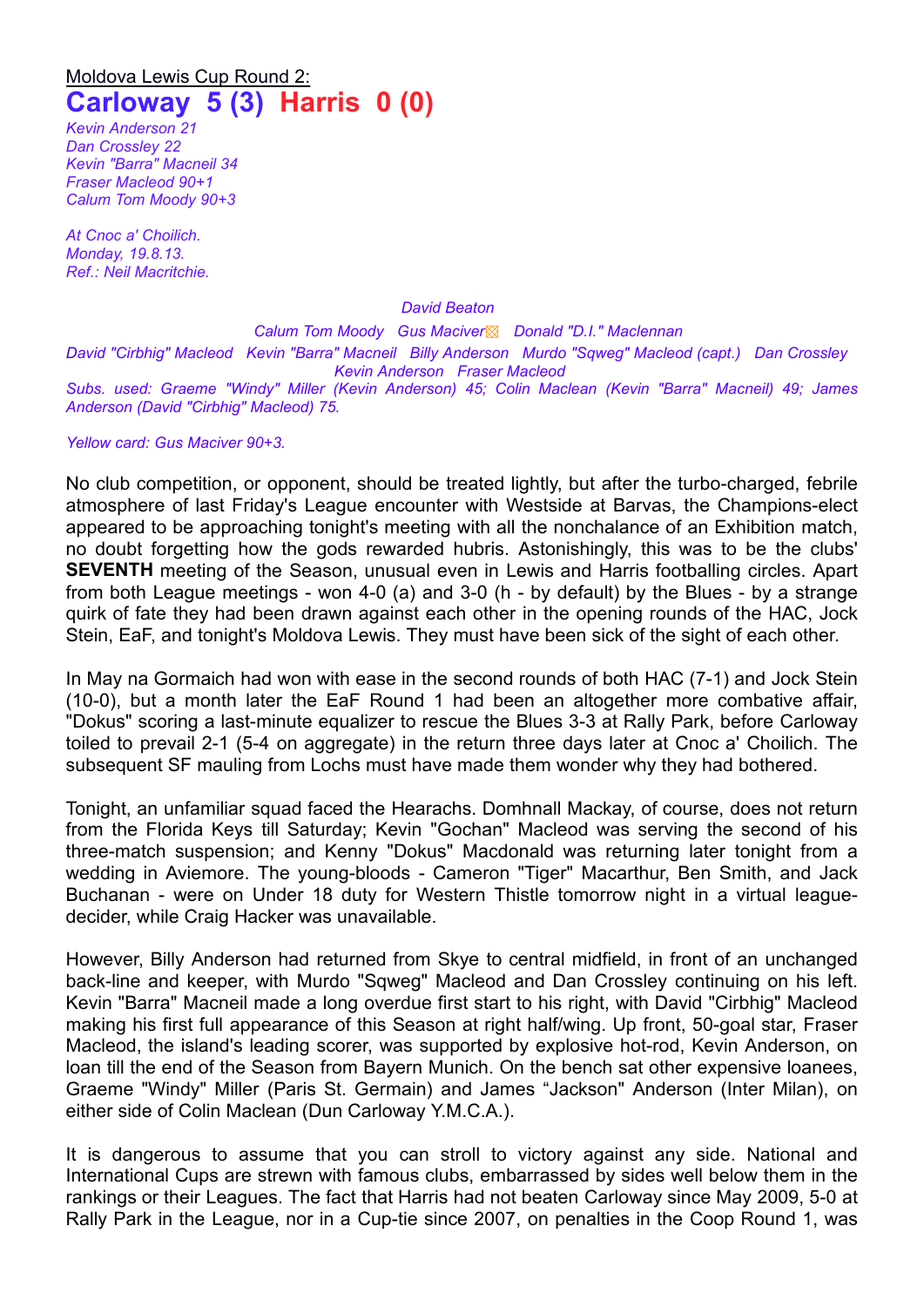irrelevant; it was still eleven versus eleven on the night - or it was, till Johnnie Porter was invited to have an early shower in the 72nd minute. Indeed, the last time Harris had been victorious at Cnoc a' Choilich was over seven years ago, 3-1 in the League, in May, 2006.

Yet, an over-confident Blues opened in just such a relaxed *totalvoetbal* mode, intent on retaining possession; creating endless Barca-style figures-of-eight, and more, around their own half, then into midfield, forward slightly into the Hearach half, then backwards through the entire movement again - and again - and again. Harris, in turn, conscious of the trademark Carloway breaks, engineered by Anderson, "Swegg", Moody, and Crossley, diagonally to wings between stopper and back or over the line, and the pacy breaks of the last, would not be tempted, leaving only one man up, and immediately flooding their box and just outside it, at the slightest whiff of danger.

There were few, initially: in the 2nd minute, a low cross from the left reached David Macleod, 20 metres out on the right of the box but his powerful left-foot curler whizzed a metre over. Six minutes later the ball broke to Fraser Macleod just inside the left of the box, but a surprised "Gress" read his shot to his right. On 14 minutes an Anderson free-kick on the right, 22 metres out, was driven into the wall; a melée ensued, with the loose ball eventually coming to Crossley, on the right of the penalty spot. He spun round rightwards to shoot but went down under a clumsy challenge. All eyes looked to the referee; "*Nothing doing*", was the reply. Crossley's immediate response was to set off on a mazy run the length of the left of the park, trailing opponents like streamers, on into the box to shoot from 16 metres, but Macleod managed to parry it, and the rebound was cleared on to Dalmore Beach.

Suddenly the Blues took the lead from an unexpected source: in 21 minutes Fraz Mac was sent free into the left of the Harris half. Midway in, he checked, 5 metres from the touch-line, and he delivered the most exquisite high right-foot curler into the centre of the Hearach box for Anderson to ghost between the markers and nod past the left of the helpless "Gress" from 8 metres (**1-0**). An absolute peach!

Immediately it was surpassed, as Harris lost the ball from the restart and, just inside his own half, Moody sent an early de Boer special high diagonally left for Crossley, breaking off the end of the line, to bring down one-touch with his left, carry forward and invite "Gress" to commit, then side-foot it home with his right, just inside the box, from 16 metres (**2-0**). Wow! Gianni Rivera couldn't have done it better.

After 28 minutes a "Sqwegg" free-kick , just inside the right of the Hearach box, by the touchline, was head-flicked on by a running "Barra", 10 metres from goal, but the busy "Gress" pulled off a brilliant stop with his outstretched right-hand, flat out on his line, for a corner. A succession of corners led to Moody meeting an Anderson corner from the left, 8 metres out by the far post, but his header slipped just outside the post.

Three minutes later, another elusive Crossley dribble took him to the left bye-line, to cut in and stroke along the 6 metre line, where "Barra" connected, "Gress" blocked, then blocked a second time before "Barra" forced it home at his third attempt (**3-0**).

Na Gormaich now reverted to their La Liga imitation, encouraging Andy Morrison to come forward and chase and Jamie Fraser *et al* to encroach, but without real interest. Apart from a speculative Crossley blast from 30 metres, well-wide, and a heart-stopping moment when Chris Campbell's clearing header off a "Barra" cross from the right almost gave Carloway a fourth, just slipping past his near post, no one missed anything by joining the half-time Bovril queue early.

**Half-Time: Carloway 3 Harris 0**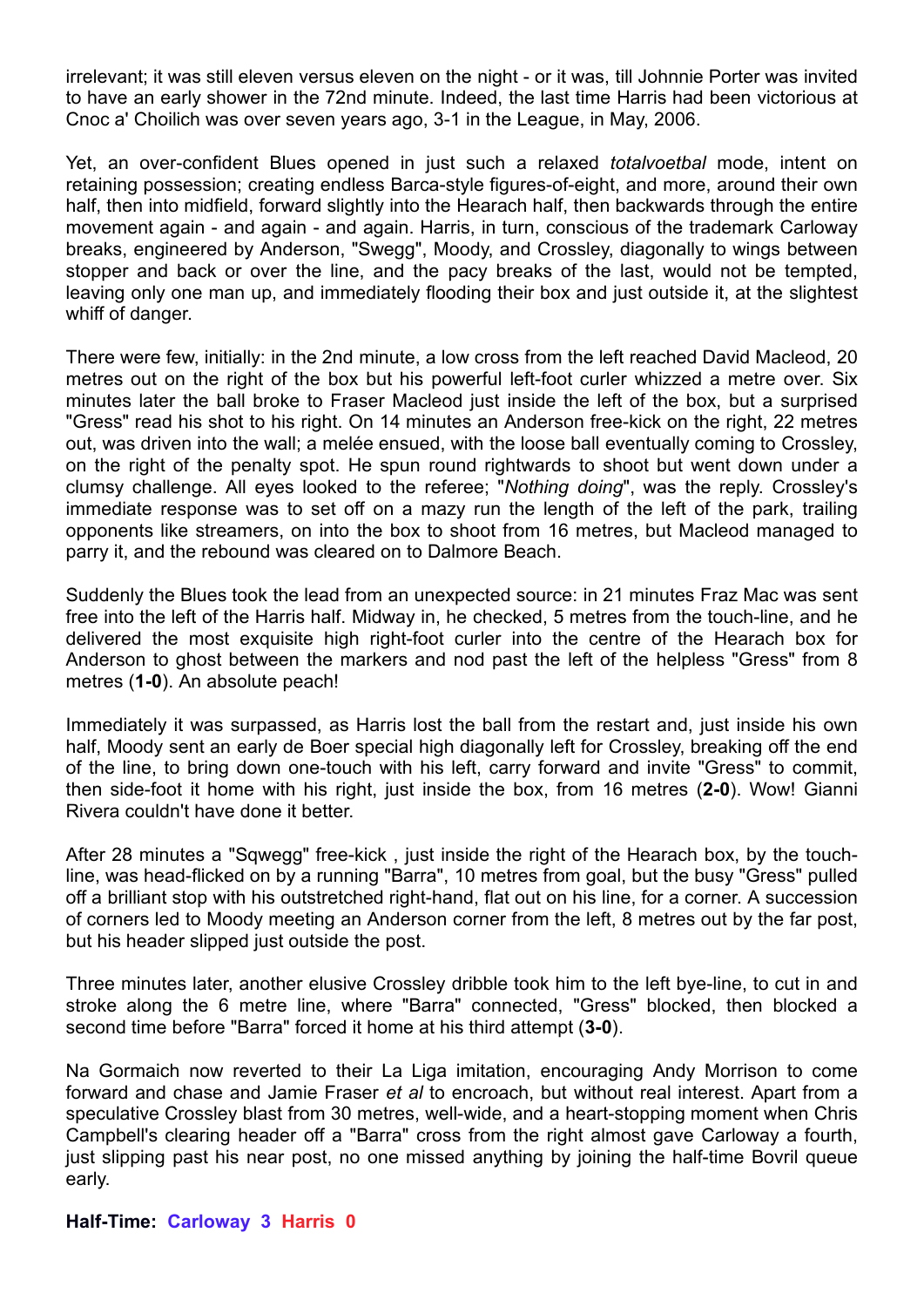In the 80s, no one retired in Scottish football; they simply signed for Alex Macdonald's Hearts. In the 21st century, Carloway seemed to have taken on the Jam Tarts' mantle. Off went goal "hero", Anderson (to a round of applause, mainly from himself); Moody moved alongside Fraz Mac, no doubt hopeful someone might actually start passing the ball to him for a change now his partner had departed; and Graeme "Windy" Miller took the right-back berth.

Within two minutes, Colin Maclean had to replace the injured "Barra". On 51 minutes, Fraser Macleod, along with Crossley, one of the few who appeared interested in fulfilling their job descriptions, broke at pace down the right but his low, hard cross 8 metres from the bye-line saw "Cirbhig" blocked at the near post by Campbell. A minute later, yet another mesmerizing Crossley run, this time on the right, ended with a sizzler from 12 metres crashing into the top of the near-side netting.

With Maciver now practically in midfield, then later, in the forward-line, Harris, in their turn, decided that the Blues' laid-back performance might be ripe for exploitation. Heavy defence was abandoned and Scott Morrison pushed forward, but this meant the pace of Fraz Mac and Crossley was freed to create multiple chances. On 56 minutes a free-kick on the centre edge of the box was sent into orbit by Maciver. Two minutes later Crossley made the left bye-line but his low cross was toe-poked past the near post by an unmarked Fraz Mac. A moment later, a through ball from Billy Anderson sent Fraz Mac racing into the left of the box but his cracker was brilliantly blocked by "Gress", low to his right.

Finally, Harris themselves went clear down the Blues' left but Morrison's low drive from 20 metres was parried by Beaton, to his right, then the loose ball booted into the neighbouring croft. On 67 minutes clever play by No. 10 (?) to the right of the box released Porter to drive from the right edge of the box but his shot flew well-wide of the near post. A minute later "Sqwegg" won the ball in the centre circle and his early forward pass found Macleod in the box to the left. He checked, but his reverse right-footer went straight at his namesake.

The mysterious departure of Johnny Porter increased Harris's woes, just before a cross from "Cirbhig" by the touch-line, 10 metres from the bye-line, came low and square across the box to Moody, alone by the far post, but "Gress" pulled off the **Save of the Season** with a miraculous stop with his outstretched left hand as he fell backwards.

As the last 10 minutes began, Carloway's main aim now appeared to be providing their talismanic stopper, Gus Maciver, with his first-ever Senior goal; but it soon became transparently clear why he is just that - a stopper. In 81 minutes Fraz Mac broke deep on the left, then cut the ball back to Maciver on the near edge of the box. He drifted left, then thwacked the ball wide of the far post. Four minutes later Moody sent "Sqwegg" forward on the right, and his slip to his left found Fraz Mac, moving in to travel past two men, then practically break the top of "Gress's" right-hand post in two with a ferocious strike.

Maciver now had another mazy run, moving in from the left, but was blocked 16 metres from goal, before, moving into added-on time, a Crossley surge down the left transferred the ball forward to Fraser Macleod to cut inwards into the left corner of the box and send a glorious right-foot finish low into the keeper's bottom right-hand corner (**4-0**).

Two minutes later Maciver moved forward into the Hearach half, then sent a delightful golden defence-splitter rightish to Fraz Mac, to square early to the unmarked Moody, 18 metres out in the centre, and he stepped forward to slot wide of the rushing "Gress' and into his bottom lefthand corner (**5-0**).

However, Gus Maciver's night was only to end with much gnashing of teeth, as, in the final